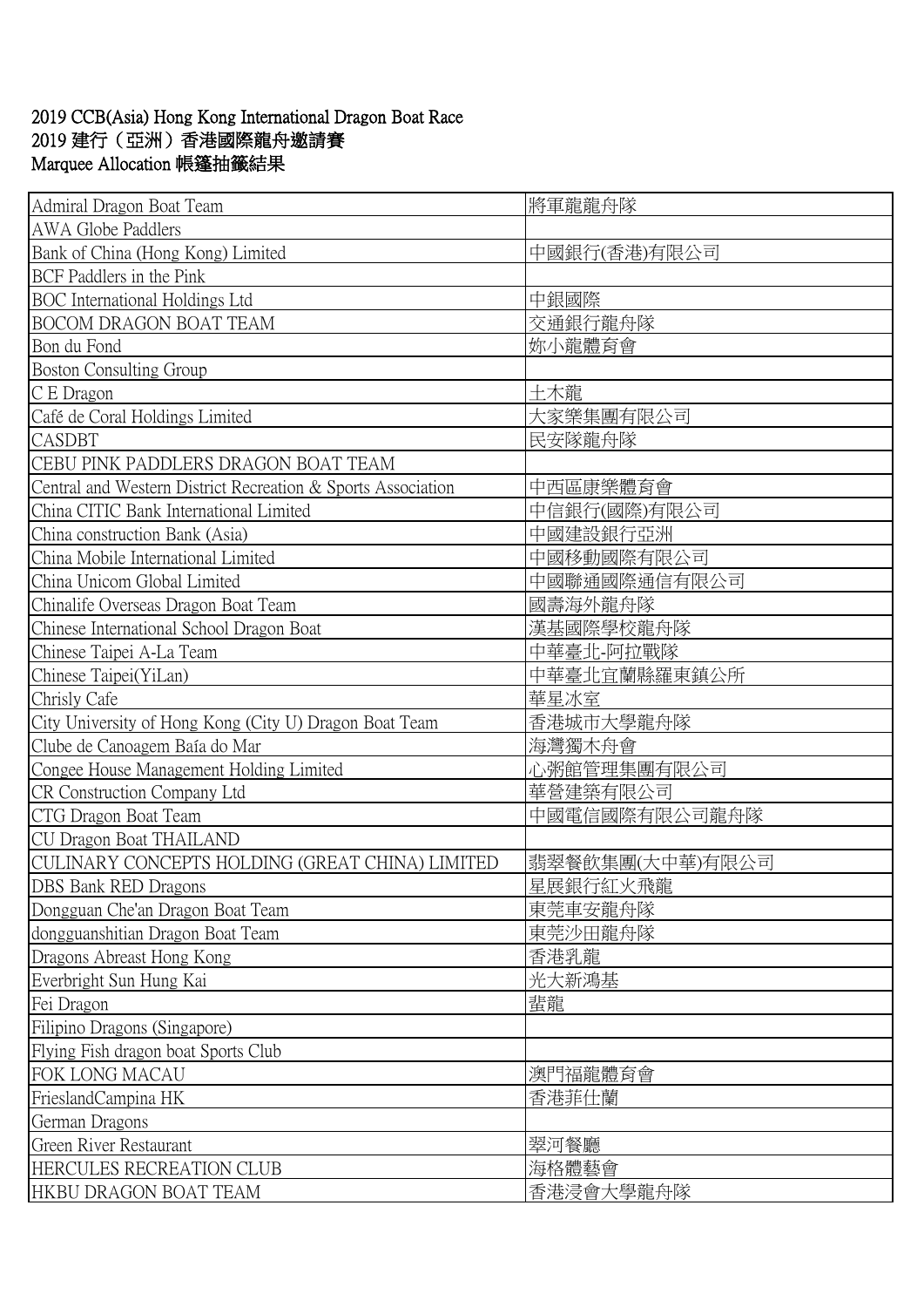| <b>HKFHY</b> Dragon                                 | 傷青活力龍                |
|-----------------------------------------------------|----------------------|
| HKUST Students' Union                               | 香港科技大學學生會            |
| Home Affairs Department Wan Chai District Office    | 灣仔民政事務處              |
| Hong Kong Amputees Association Limited              | 香港截肢者協會有限公司          |
| Hong Kong Crazy Dragon Boat Club                    | 香港暴速龍龍舟會             |
| Hong Kong Customs & Excise                          | 香港海關                 |
| Hong Kong Freedom Dragon Boat Club                  | 香港自由龍龍舟會             |
| Hong Kong Institution of Engineers Dragon Boat Team | 香港工程師學會龍舟隊           |
| <b>HSBC</b>                                         | 滙豐                   |
| <b>ICBC ASIA</b>                                    | 工銀亞洲                 |
| IMMIGRATION DEPARTMENT STAFF CLUB                   | 入境事務處職員同樂會           |
| Iron River Racing                                   |                      |
| Kaohsiung Dragon Boat Association                   | 高雄市龍舟協會              |
| KOWLOON CITY DISTRICT RECREATION AND SPORTS         |                      |
| <b>COUNCIL LIMITED</b>                              | 九龍城區康樂體育促進會有限公司      |
| <b>KPMG</b> Singapore                               | 畢馬威 新加坡              |
| KWUN TONG SPORTS PROMOTION ASSOCIATION              | 觀塘體育促進會              |
| Lao Buddhist Temple of Denver Dragonboat Club       |                      |
| Light Weight - Taiwan Dongshan Dream Hunter DBC     | 輕盈纖暢 - 台灣宜蘭冬山追夢獵人龍舟隊 |
| Maroochy Sea Serpents                               |                      |
| Morgan Stanley                                      | 摩根士丹利                |
| Mr.Dragon @3 Wood Timber                            | 三門板門健兒               |
| <b>MWSC</b>                                         | 地鐵水上活動會              |
| New World Development Co Ltd                        | 新世界發展有限公司            |
| Newcastle Hunter Dragon Boat Club                   |                      |
| Okinawa dragon boat racing team                     | 沖縄龍舟                 |
| Outback Dragons Dubbo                               |                      |
| PADS Adaptive Dragon Boat Team                      |                      |
| Pink Challengers BCWA Malaysia                      | 粉紅戰士                 |
| PODSI DKI Jakarta                                   |                      |
| Police Dragon Boat Club                             | 警察龍舟會                |
| Royal Hong Kong Yacht Club                          | 香港遊艇會                |
| Sea Cucumbers                                       |                      |
| Seagods                                             |                      |
| Seawave                                             | 海浪                   |
| Sham Shui Po Sports Association Dragon Boat Team    | 深水埗體育會龍舟隊            |
| SHENZHEN RURAL COMMERCIAL BANK DRAGON BOAT          |                      |
| <b>ASSOCIATION</b>                                  | 深圳農村商業銀行龍舟協會         |
| <b>Skrine Dragons</b>                               |                      |
| So French                                           |                      |
| Southern District Council                           |                      |
| Spanish Dragons                                     |                      |
| <b>Standard Chartered Bank</b>                      | 渣打銀行                 |
| STORMY DRAGONS PADDLING CLUB                        |                      |
| Summer Shoguns                                      |                      |
| <b>Swiss Cafe</b>                                   | 瑞士咖啡室                |
| Tai Hing Catering Group (Men Wah Bing Teng)         | 太興飲食集團 (敏華冰廳)        |
| TAI HING CATERING GROUP(Tai Hing)                   | 太興飲食集團(太興)           |